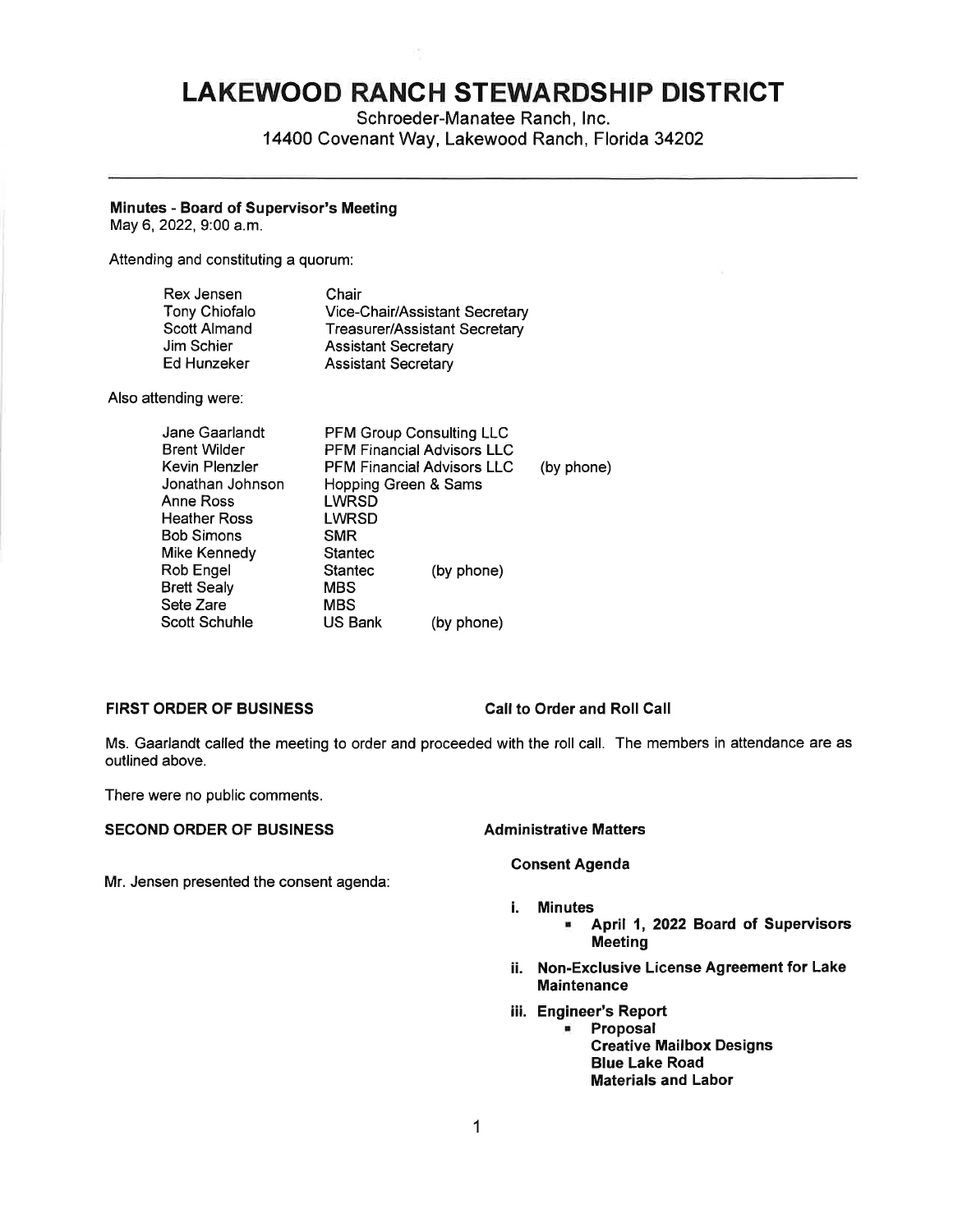- **Proposal/Limited Services Agreement DMK Associates SR64/Lighterwood Trail Intersection Bid Phase and Limited Construction Phase Services**
- **Proposal Driggers Engineering Services Incorporated State Road 64 and Lighterwood Trail Roadway Improvement Materials Testing and Inspection Services** 
	- **Proposal Universal Engineering Sciences Lighterwood Trail/S.R. Connection Construction Materials Testing and Sitework 64**

On MOTION by Mr. Chiofalo, seconded by Mr. Schier, with all in favor, the Board of Supervisors of the Lakewood Ranch Stewardship District approved the items on the consent agenda.

# **THIRD ORDER OF BUSINESS THIRD Business Matters**

**Consideration of FOOT Right-of-Way Acquisition Offer, Bourneside and SR 70** 

Ms. Ross presented the FOOT Acquisition Offer, which has been reviewed by staff. The total amount is \$392,300. Mr. Johnson answered questions.

On MOTION by Mr. Chiofalo, seconded by Mr. Schier, with all in favor, the Board of Supervisors of the Lakewood Ranch Stewardship District approved the FOOT Right-of-Way Acquisition Offer, Bourneside and SR 70.

# **FOURTH ORDER OF BUSINESS FINALLY FINANCIAL PROPERTY FINANCIAL MATTER**

Mr. Almand presented for the Board's Consideration:

Draw Requests

**Requisition List for Draw No. 8 Northeast Sector Pre-Funding** 

Package is being prepared for the County for reimbursement.

On MOTION by Mr. Chiofalo, seconded by Mr. Schier, with all in favor, the Board of Supervisors of the Lakewood Ranch Stewardship District approved Draw No. 8 for Northeast Sector - Pre-Funding.

> **Requisition List for Draw No. 29 The Villages of Lakewood Ranch South Pre-Funding** - **Landowner/County Construction Funding Agreement**

On MOTION by Mr. Chiofalo, seconded by Mr. Schier, with all in favor, the Board of Supervisors of the Lakewood Ranch Stewardship District accepted the Construction Funding and approved payment of Requisition List No. 29 for The Villages of Lakewood Ranch South.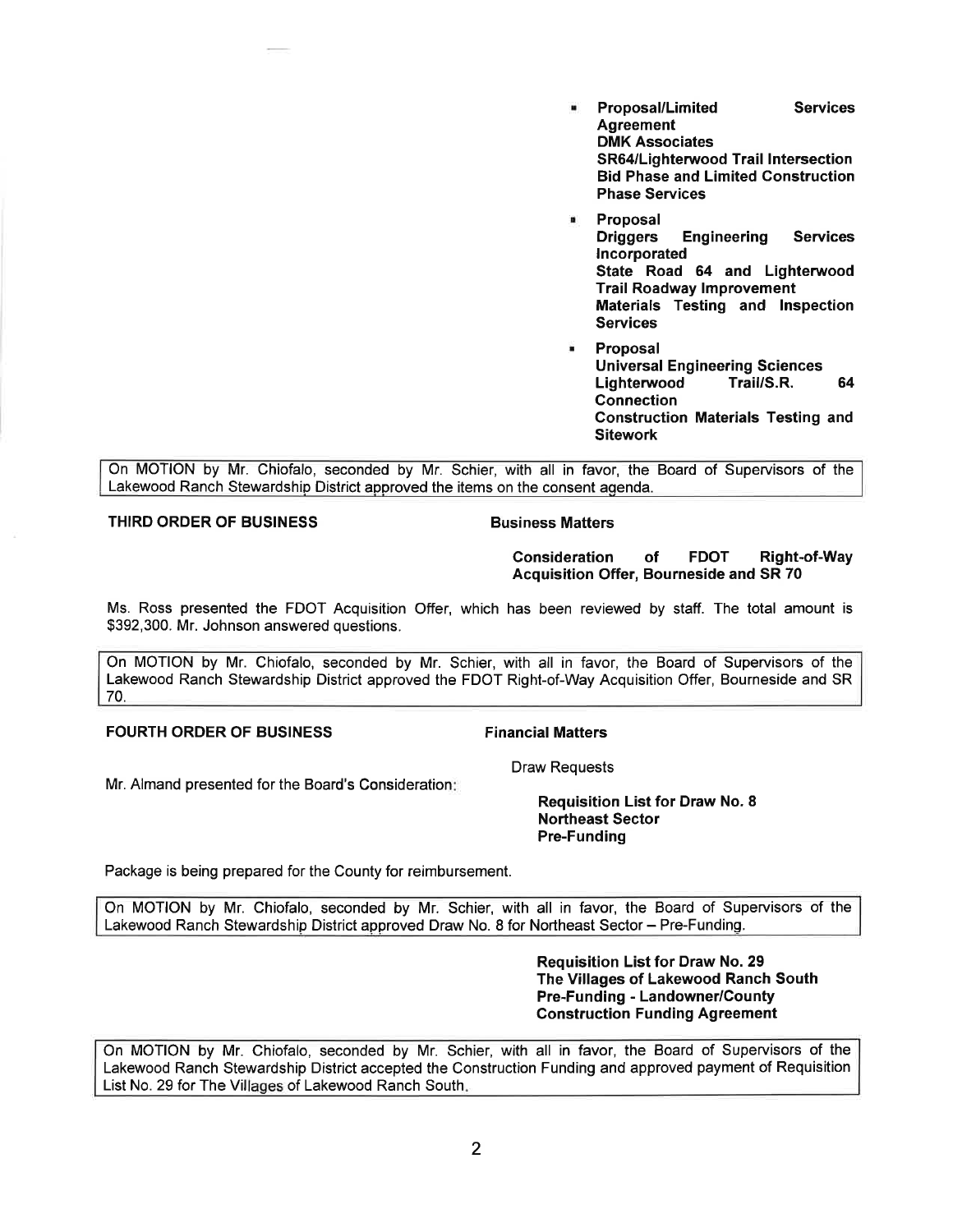**Requisition List for Draw No. 1 Sweetwater Series 2021 bond** 

Reimbursement to the Developer.

On MOTION by Mr. Chiofalo, seconded by Mr. Schier, with all in favor, the Board of Supervisors of the Lakewood Ranch Stewardship District approved Draw No. 1 for Sweetwater.

### **Requisition List for Draw No. 53 Lakewood Centre** & **NW Sector Pre-Funding**

On MOTION by Mr. Chiofalo, seconded by Mr. Schier, with all in favor, the Board of Supervisors of the Lakewood Ranch Stewardship District approved Draw No. 53 for Lakewood Centre & NW Sector.

> **Requisition List for Draw No. 9 The Isles at Lakewood Ranch Ph 2 Series 2021 Bond**

On MOTION by Mr. Chiofalo, seconded by Mr. Schier, with all in favor, the Board of Supervisors of the Lakewood Ranch Stewardship District approved Draw No. 9 The Isles at Lakewood Ranch Ph 2.

> **Requisition List for Draw No. 33 Lakewood Centre North Pre-Funding**

On MOTION by Mr. Chiofalo, seconded by Mr. Schier, with all in favor, the Board of Supervisors of the Lakewood Ranch Stewardship District approved Draw No. 33, Lakewood Centre North - Pre-Funding.

Mr. Almand noted that the request for reimbursement for the two intersections on White Eagle is going out to the County for reimbursement.

### **FIFTH ORDER OF BUSINESS COMPILATION COMPILATION Report**

There were no comments to the financial statements.

### **SIXTH ORDER OF BUSINESS STATES STAFF REPORTS**

**Attorney's Report** -

• **Legislative Update** (provided under separate cover)

Mr. Johnson noted that Senate Bill 4C, adopted in Special Session regarding dissolution of five (5) old Taxing Districts, Especially Reedy Creek as reported in the press, has no impact on the Stewardship District. Mr. Johnson will provide additional information as it becomes available.

**Manager's Report** - Ms. Gaarlandt reminded the Board that the June meeting will be the first step in the budget adoption process, approving a proposed budget. Board members should be receiving their Form 1, financial statement, shortly which must be submitted by the July 1<sup>st</sup> deadline.

**Engineer's Report - Mr. Engel presented for the Board's consideration:** 

■ **Change Order No. 4 The Rogers Group Waterside Place Park Pavilion and Splash Pad**